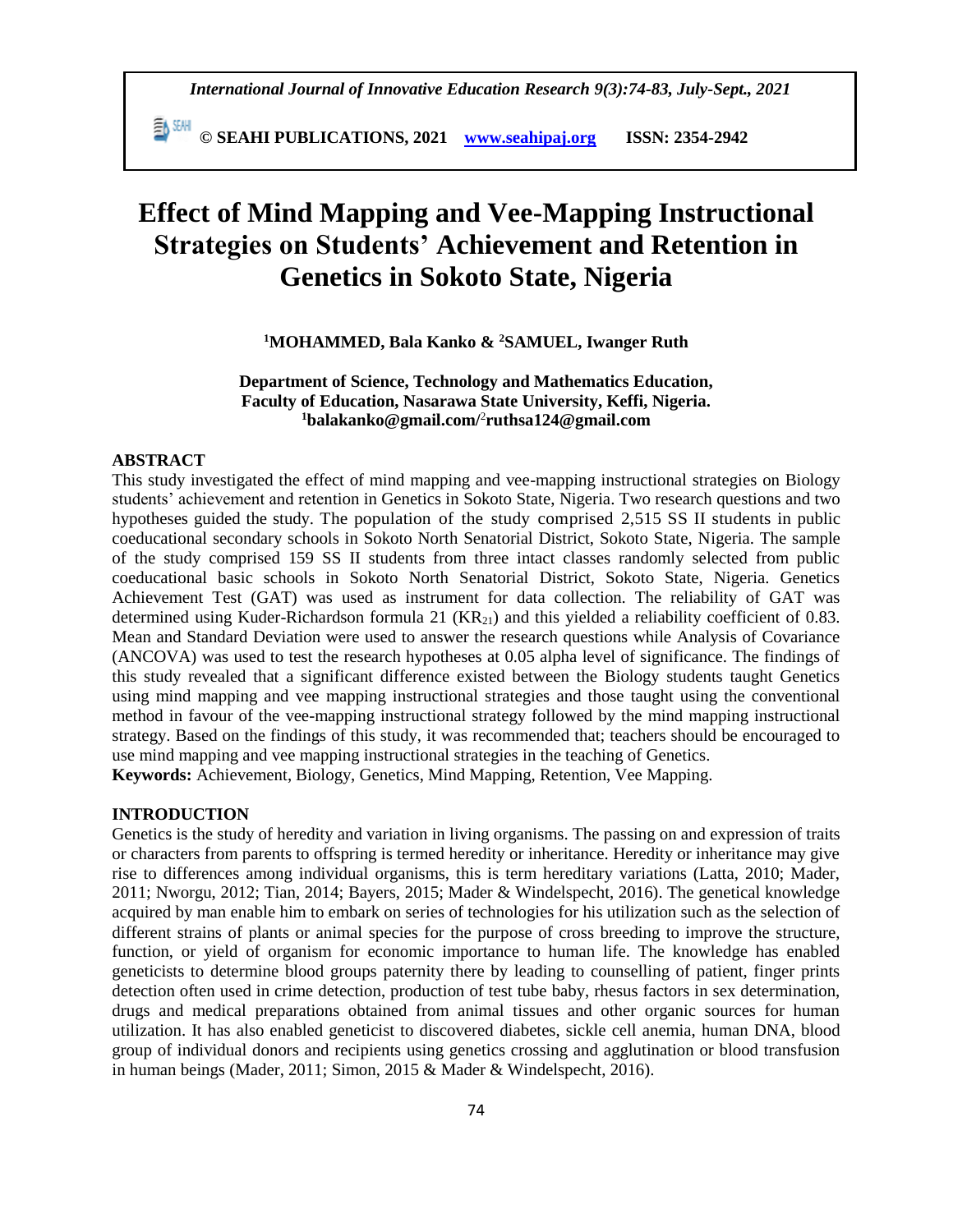The problems associated with low achievement in genetics are students' lack of interest and inability to retain most genetics concepts learnt, as identified by (Nworgu, 2012; Stephen, 2014) which according to them, can be traced to both teachers and students related problems. These problems include:

- i. Inability of biology teachers to put across the teaching of biology concepts correctly to learners due to abstract nature of some topics, how to relate structure to function and lack of biology teachers' professional development training.
- ii. Lack of professional skills and competence for teaching some biological concepts.
- iii. Lack of pre-requisite knowledge for genetics.
- iv. Students' attitude (forbear) towards genetics as a branch of biology.
- v. Lack of laboratory equipment and apparatus.
- vi. Biology teachers' persistent use of conventional teaching method.

Studies revealed that low achievement in genetics has been attributed to attitudinal problem of students, superstitions belief, cognitive and socio-economic problem of teachers, administrative policy makers and instructional strategy among others (WAEC, 2019; Stephen, 2014).

Teaching methods and strategies are among the teacher factors that affect students' academic performance. Some teaching methods and strategies have been proved more efficacious in the teaching of abstract and difficult topics in different science subjects than the conventional lecture method. Such strategies include scaffolding, concept mapping, collaborative and cooperative and guided inquiry, among others. Consequently, studies have been carried out using innovative instructional strategies such as guided inquiry and demonstration method (Irinoye, Ayodele, Adetunji & Awodele, 2015; guided inquiry and collaborative strategy (Obomanu, Nwanekezi & Ekineh, 2014); lecturing, concept mapping, cooperative learning (Ajaja, 2013); scaffolding strategy (Alake & Ogunseemi, 2013), mind mapping (Eshi, 2020) and Vee mapping (Novak & Gowin, 2005).

Mind mapping teaching strategy is referred to as a graphical technique which is used to create a mental representation in the human brain. It could be used in representing the knowledge structure in form of a map or hierarchical structural diagram for easy understanding by the learner. Thus, it could aid in improving learning and clearer thinking abilities to enhance human achievement (Andrea, 2013; Tanriseven, 2014; Malekyadeh, Bayat, 2015 and Yunus, Nordin, Saleh, Embi & Salehi, 2016). The mind mapping teaching strategy is one of the effective strategies in teaching. A mind map is considered a diagram used to represent the relationship of words, ideas, tasks and other items connected to and arranged around a central key word or idea (Deshatty & Mokashi, 2013; Jones, Ruff, Snyder, Petrich & Koonce, 2012; Tanriseven, 2014; Malekyadeh, & Bayat, 2015; Yunus, Nordin, Saleh, Embi & Salehi, 2016). It is thus, an effective tool to aid in studying and organizing information as well as writing. It helps students to associate ideas, promote creative thinking, and establish meaningful connections among ideas (Buzan, 2010).

Mind mapping teaching strategy possess the following characteristics that differentiate it from other types of innovative teaching strategy such as concept mapping.

- i. Mind mapping teaching strategy focuses merely on one word or idea as the central concept for instruction.
- ii. Mind mapping teaching strategy uses maps that are based on radial hierarchies and three structures that might not be the same with a central governing concept for instruction.
- iii. Mind mapping teaching strategy rely on the arbitrariness of mnemonic systems used for delivering the teaching by the teacher.
- iv. Mind mapping teaching strategy help in improving organization of facts in students' memory.
- v. Mind mapping teaching strategy is a collection of structured words by mental context of the author with visual, mnemonics, and the use of colours, icons, and visual links for instruction which enhances the proper functioning of the mind map. However, mind mapping teaching strategy is classified into two types.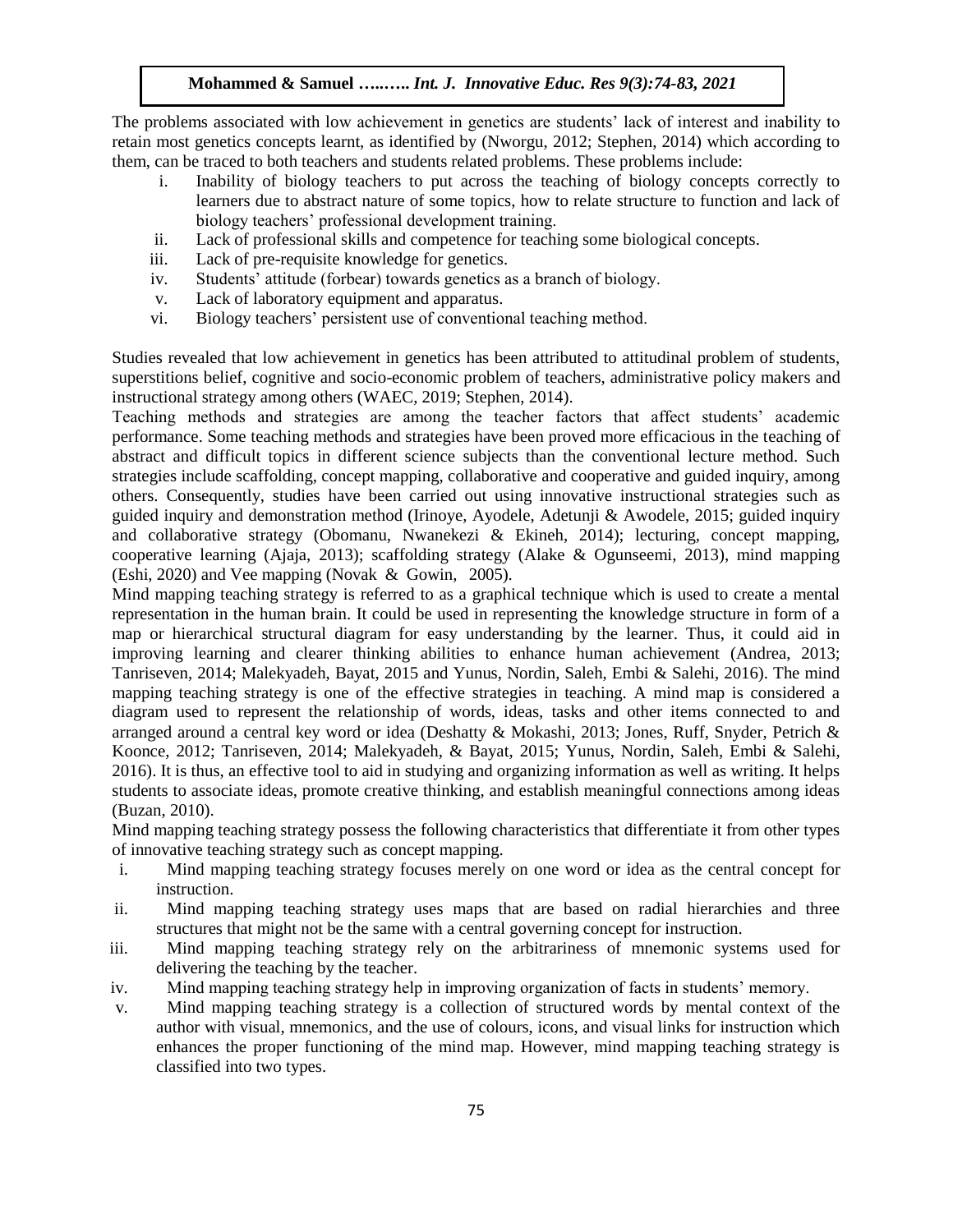Vee-mapping (VM) is another mapping instructional strategy which aids students' investigation and put them in control through self-inquiry, discussion with colleagues and first hand experiences. Vee-mapping was invented and developed by Gowin and Novak to enable learners understand the structure of knowledge (e.g. rational networks, hierarchies, combinations) and process of knowledge construction. Gowin's basic assumption is that knowledge is not absolute but rather it is dependent upon the concepts, theories and principles on which the world is viewed. Meaningful learning implies that individuals are able to relate new knowledge to relevant concepts and propositions that they already know. Like concept mapping, Novak and Gowin (2005) agree that VM guides students through investigations; this less-structured investigative arrangement allows students to actively learn the principles of investigation. The VM comprises of two interdependent structures; the left (knowing/cognitive) and right (doing/psychomotor) sides of the Vee. Hawkins & Pea (2001) described the two interdependent aspects as comprising of knowing and doing respectively. The VM strategy will help students to understand: the nature and purpose of laboratory activities and how new knowledge is attained in an experimental situation (Novak & Gowin, 2010). The VM strategy begins by focusing students' attention on what they know before the inquiry, students then generate research questions, design and conduct experiments, and interpret the data. Through interpretation, they arrive at new knowledge that must be integrated with their prior knowledge. Although students would ask questions sequentially, a VM visually identifies the complex relationships among the various parts. All metacognitive tools aim at facilitating learning. The Vee-maps are of great benefits to teaching and learning situations, procedures and processes which in turn the researcher is trying to see how it possess the capacity to improve students' achievement and retention.

# **Literature Review**

Eshi (2020) investigated the effect of mind mapping teaching strategy on senior secondary students' interest, achievement and retention in genetics. The findings of the study revealed that mind mapping showed the highest effect in enhancing students' interest, achievement and retention in genetics. Bello and Oluwatosin (2014), carried out a research work on achievement in physics using mastery learning and mind mapping approaches: implication on gender and attitude. The findings of the study revealed that mind mapping showed the highest effect in enhancing students' attitude to physics. Adodo (2013) conducted an investigation on the effect of mind mapping as a self-regulated studying method on learners' achievement in fundamental science and technology. The result of the study revealed that the multiple classification analysis of the students exposed to the mind mapping as self-regulated learning strategy had high performance and retention from adjustment of posttest means scores assessed with their counterparts in conventional groups. Kehinde and Emmanuel (2011) conducted an investigation on the effect of using mind mapping in enhancing the attitude of senior secondary learners to physics. The findings of this study revealed that learners' attitude were the same irrespective of male and female taught using mind mapping or conventional strategy.

Mutai, Changeiywo and Okere (2014) carried out a study on the effects of Gowin's Vee heuristic strategy on students' conceptual understanding and metacognition in physics among secondary schools. The findings of the study revealed that the Gowin's Vee heuristic strategy actually improves students' conceptual understanding and metacognition. Polancos (2012) carried out a study on the results of an experiment that compared the effectiveness of the use of Vee Diagrams against that of Concept Maps in learning chemistry concepts. The findings revealed that Vee Diagrams and Concept Maps. Evidently, both help students develop a rich system of concepts and their learning strategies that stimulate learners not only to use concepts that have already internalized but also to build conceptual interconnections. Ameyaw and Kyere (2019) compared the effectiveness of the use of integrated Concept-Vee mapping (CVM) against that of Concept mapping (CM) and Vee mapping (VM) in teaching and learning of the light stage and Calvin cycle of photosynthesis. Results of the study showed that the difference between concept mapping and concept-vee mapping instructional groups was statistically significant in favour of concept-vee mapping group. Omoniyi (2017) examined the Relative Effectiveness of Problem Solving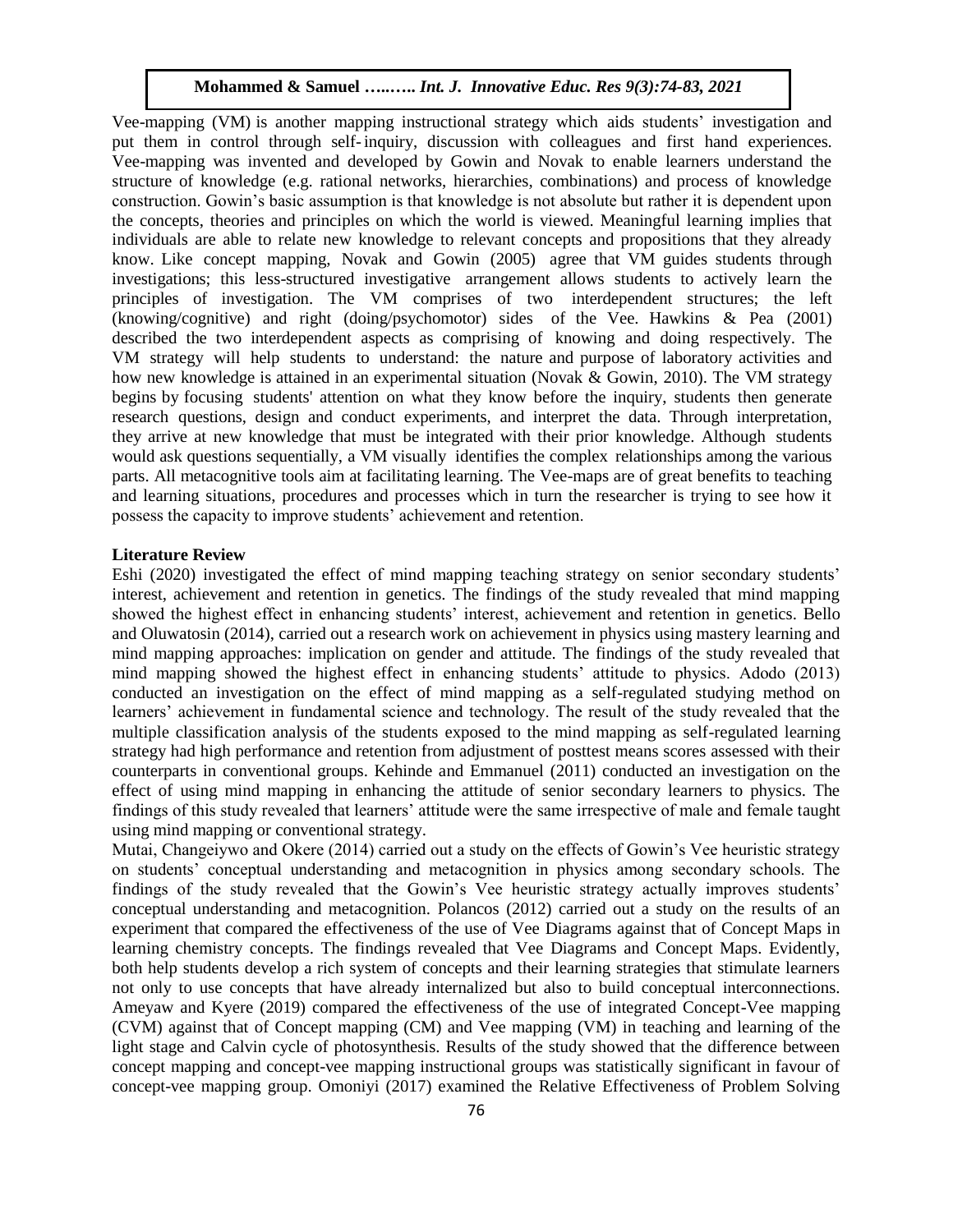Approach (PSA) and Vee Mapping (VMA) on students' performance in chemistry. The result showed that there was a significant difference in the effectiveness of Problem Solving Approach (PSA) and Vee Mapping (VMA) on students' performance in chemistry

Academic achievement of students in Biology has been persistently low and reports have indicated that the understanding of genetics concepts and ideas is shallow and abstract. This could be attributed to a number of factors; one of which is inappropriate instructional strategies employed for teaching genetics. The need to redress this academic problem is to find instructional strategies that could assist in enhancing students' achievement and retention of the concepts of Genetics.

## **Objectives of the Study**

The purpose of this study was to investigate the effect of mind mapping and vee-mapping instructional strategies on Biology students' achievement and retention in Genetics in Sokoto State, Nigeria. Specifically, the study sought to:

- 1. Determine the mean achievement scores of Biology students taught Genetics using mind mapping and vee mapping instructional strategies and conventional method.
- 2. Determine the mean retention scores of Biology students taught Genetics using mind mapping and vee mapping instructional strategies and conventional method.

# **Research Questions**

- 1. What are the mean achievement scores of Biology students taught Genetics using mind mapping and vee mapping instructional strategies and those taught using the conventional method?
- 2. What are the mean retention scores of Biology students taught Genetics using mind mapping and vee mapping instructional strategies and those taught using the conventional method?

## **Hypotheses**

**HO1:** There is no significance difference between are the mean achievement scores of Biology students taught Genetics using mind mapping and vee mapping instructional strategies and those taught using the conventional method

**HO2:** There is no significance difference between are the mean achievement scores of Biology students taught Genetics using mind mapping and vee mapping instructional strategies and those taught using the conventional method

# **METHODOLOGY**

Quasi-experimental, non-equivalent pretest, post-test, post-post-test control group design was employed for the study. The population of the study comprised 2,515 SS II students in public coeducational secondary schools in North Senatorial District, Sokoto State, Nigeria. The sample of the study comprised 159 SS II students from three intact classes randomly selected from public coeducational basic schools in Sokoto North Senatorial District, Sokoto State, Nigeria. The experimental groups I (n=50), II (n=53) and control group (n=56) were taught using mind mapping instructional strategy vee mapping instructional strategy and conventional method respectively. Genetics Achievement Test (GAT) was used as instrument for data collection. GAT consisted of 30 multiple choice achievement test items with 4-options A-D designed to measure students' achievement. The instrument was subjected to content and face validity by three experts in Science Education from Nasarawa State University, Keffi, Nasarawa State and Uthman Fodio University, Sokoto State. The reliability of GAT was determined using Kuder-Richardson formula 21  $(KR_{21})$  and this yielded a reliability coefficient of 0.83.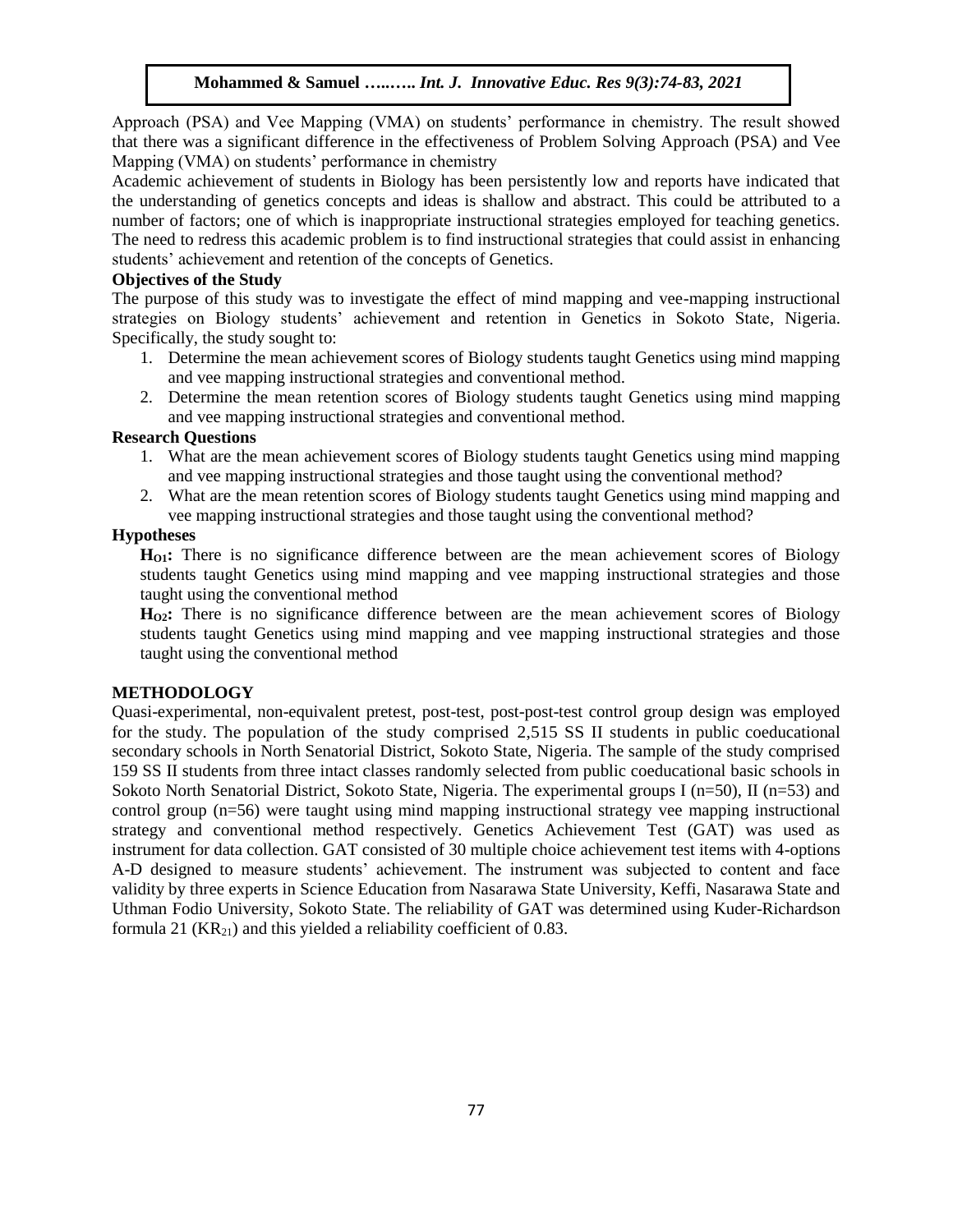#### **RESULTS**

Mean and Standard Deviation were used to answer the research questions while Analysis of Covariance (ANCOVA) was used to test the research hypotheses at 0.05 alpha level of significance.

## **Research Question One**

*What are the mean achievement scores of Biology students taught Genetics using mind mapping and vee mapping instructional strategies and those taught using the conventional method?*

**Table 1. Mean Scores and Standard Deviations in GAT of Students in the Experimental and Control Groups**

| Group     |                | N  | <b>Pretest</b> | <b>Posttest</b> |  |
|-----------|----------------|----|----------------|-----------------|--|
|           | Mean           |    | 14.62          | 22.36           |  |
| MM        |                | 50 |                |                 |  |
|           | Std. deviation |    | 1.64           | 1.55            |  |
|           | Mean           |    | 14.72          | 24.15           |  |
| <b>VM</b> |                | 53 |                | 53              |  |
|           | Std. deviation |    | 1.75           | 2.07            |  |
|           | Mean           |    | 13.64          | 20.57           |  |
| CON.      |                | 56 |                | 56              |  |
|           | Std. deviation |    | 1.83           | 3.00            |  |
|           | Mean           |    | 14.31          | 22.72           |  |

Table 4.1 shows that the mean scores of the students taught with mind mapping was 14.62 and 22.36 in Pretest and Posttest respectively and standard deviations of 1.64 and 1.55 in the achievement test. Those taught with the vee mapping had mean scores of 14.72 and 24.15 in pretest and posttest and standard deviations of 1.75 and 2.07 respectively. It was observed that the students who were taught with Conventional approach had mean scores of 13.64 and 20.57 in pretest and posttest and standard deviations of 1.83 and 3.00 respectively.

### **Hypothesis One**

There is no significance difference between are the mean achievement scores of Biology students taught Genetics using mind mapping and vee mapping instructional strategies and those taught using the conventional method.

|               | Table 2. ANCOVA Result on Students' Achievement Scores in GAT |     |               |         |       |               |
|---------------|---------------------------------------------------------------|-----|---------------|---------|-------|---------------|
| <b>Source</b> | Ш<br><b>Type</b>                                              | df  | Mean          | F       | Sig.  | <b>Result</b> |
|               | <sub>of</sub><br><b>Sum</b>                                   |     | <b>Square</b> |         |       |               |
|               | <b>Squares</b>                                                |     |               |         |       |               |
| Corrected     |                                                               |     |               |         |       |               |
| Model         | 3990.662                                                      | 2   | 1995.331      | 231.947 | 0.000 | S             |
| Intercept     | 389.392                                                       |     | 389.392       | 45.265  | 0.000 | S             |
| Pretest       | 23.102                                                        |     | 23.102        | 2.685   | 0.008 | S             |
| Group         | 2436.016                                                      |     | 2436.016      | 283.175 | 0.000 | S             |
| Error         | 404.318                                                       | 157 | 8.603         |         |       |               |
| Total         | 26403.000                                                     | 160 |               |         |       |               |
| Corrected     |                                                               |     |               |         |       |               |
| Total         | 4394.980                                                      | 159 |               |         |       |               |

Data to answer this hypothesis is presented in Table 2.

 $S=$  significant at P $< 0.05$ 

Table 2 shows that F-cal is  $283.175$  and  $p=0.000 \le 0.05$ . This therefore means that, there is a significance difference between the mean achievement scores of Biology students taught Genetics using mind mapping and vee mapping instructional strategies and those taught using the conventional method. Therefore, the null hypothesis was therefore rejected. The result implies that the mind mapping and vee mapping instructional strategies and the conventional method produced significant effect on the post-test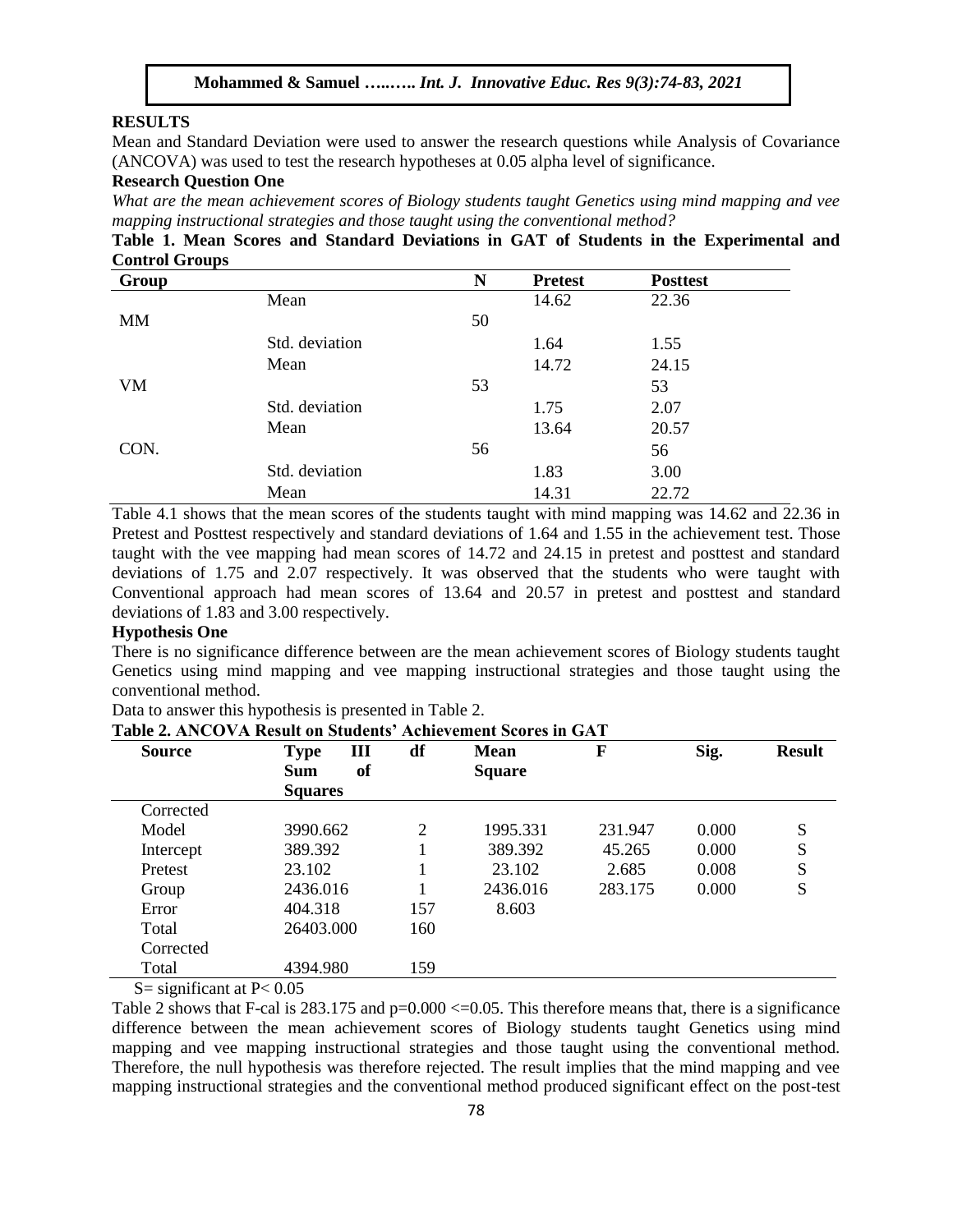achievement scores of Biology students taught Genetics concepts when covariate effect (pretest) was controlled. Hence, there was a significant difference among the three groups of mind mapping and vee mapping instructional strategies and the conventional method.

Based on the established difference in the achievement scores of the groups, Bonferroni Multiple Comparisons was used to determine the direction of the difference. The results of this analysis is shown in Table 3.

|  |  | Table 3. Bonferroni Multiple Comparisons Results of Students' Mean Achievement Scores in |  |  |  |  |
|--|--|------------------------------------------------------------------------------------------|--|--|--|--|
|  |  | <b>GAT of students in the Experimental and Control Groups</b>                            |  |  |  |  |

| <b>Dependent</b> | (I) Group    | $J)$ Group   | <b>Mean</b>             | Std.   | Sig. | 95% Confidence |                 |  |
|------------------|--------------|--------------|-------------------------|--------|------|----------------|-----------------|--|
| <b>Variable</b>  |              |              | <b>Difference</b>       | Error  |      |                | <b>Interval</b> |  |
|                  |              |              | $(I-J)$                 |        |      | Lower          | <b>Upper</b>    |  |
|                  |              |              |                         |        |      | <b>Bound</b>   | <b>Bound</b>    |  |
|                  | Mind Mapping | Vee Mapping  | $-2.79094*$             | .45640 | .000 | $-3.8955$      | $-1.6864$       |  |
|                  |              | Conventional | $-1.21143$ <sup>*</sup> | .45042 | .024 | $-2.3015$      | $-1214$         |  |
|                  |              | Mind Mapping | 2.79094*                | .45640 | .000 | 1.6864         | 3.8955          |  |
|                  | Vee Mapping  | Conventional | $1.57951*$              | .44364 | .001 | .5059          | 2.6532          |  |
|                  |              | Mind Mapping | $1.21143*$              | .45042 | .024 | .1214          | 2.3015          |  |
| Conventional     |              | Vee Mapping  | $-1.57951$ <sup>*</sup> | .44364 | .001 | $-2.6532$      | $-.5059$        |  |

\*. The mean difference is significant at the 0.05 level.

Table 3 shows that there was no significant difference in the mean achievement scores of students taught genetics using mind mapping, vee mapping and conventional teaching approach. There was significant difference observed between the mean achievement scores of those exposed to vee mapping, mind mapping and conventional teaching approach. Likewise, a significant difference was not observed between the mean achievement scores of those exposed to vee mapping and conventional teaching approach but a significant difference was observed between those exposed to mind mapping and conventional teaching approach.

**Research Question Two:** *What are the mean retention scores of Biology students taught Genetics using mind mapping and vee mapping instructional strategies and those taught using the conventional method?* **Table 4: Mean Scores and Standard Deviations in GAT of Students in the Experimental and Control Groups**

| <b>Groups</b> |                | N  | <b>Posttest</b> | <b>Retention test</b> |
|---------------|----------------|----|-----------------|-----------------------|
|               | Mean           |    | 44.84           | 31.86                 |
| <b>MM</b>     |                | 50 |                 |                       |
|               | Std. deviation |    | 3.54            | 4.54                  |
|               | Mean           |    | 49.43           | 31.92                 |
| <b>VM</b>     |                | 53 |                 |                       |
|               | Std. deviation |    | 3.34            | 4.02                  |
|               | Mean           |    | 35.00           | 23.68                 |
| <b>CON</b>    |                | 56 |                 |                       |
|               | Std. deviation |    | 4.04            | 3.13                  |
|               | Mean           |    | 42.91           | 29.00                 |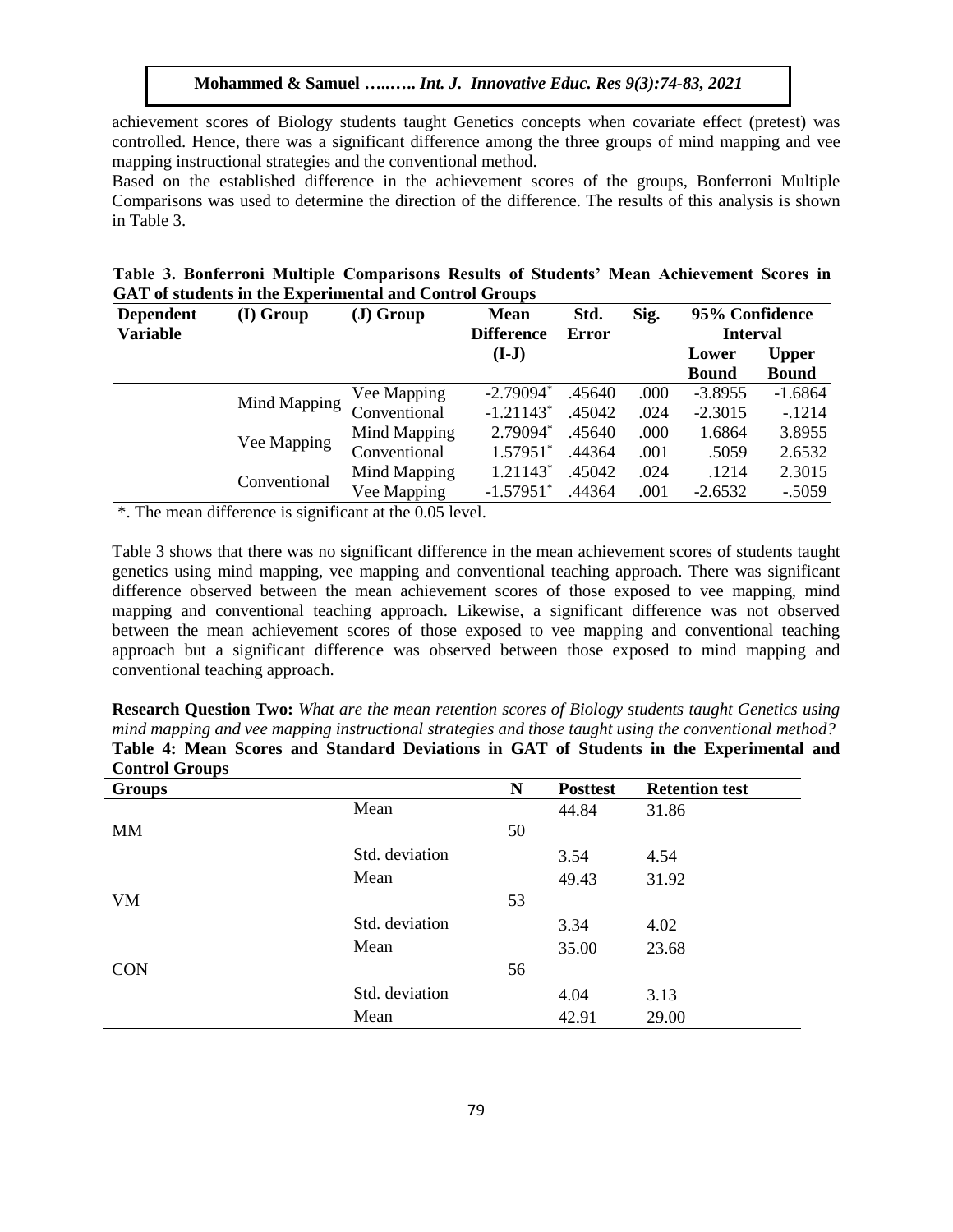Table 4 shows that the mean rating scores of the students exposed to the mind mapping was 44.84 and 31.86 in Post-test and Retention test respectively and standard deviations of 4.54 and 3.54 in the mean retention scores. Those exposed to the vee mapping had mean rating scores of 49.43 and 31.92 in Posttest and Retention test and standard deviations of 4.02 and 3.34 respectively. It was observed that the students who were exposed to the Conventional approach had mean retention scores of 35.00 and 23.68 in pretest and posttest and standard deviations of 3.13 and 4.04 respectively.

# **Hypothesis Two**

There is no significance difference between are the mean achievement scores of Biology students taught Genetics using mind mapping and vee mapping instructional strategies and those taught using the conventional method.

| <b>Source</b>          | rabic of the collection on beauches<br><b>Type III Sum</b><br>of Squares | TTCCCHICLOIL<br>df | <b>Mean Square</b> | F        | Sig. |
|------------------------|--------------------------------------------------------------------------|--------------------|--------------------|----------|------|
| <b>Corrected Model</b> | 138.448 <sup>a</sup>                                                     | 2                  | 15.383             | 2.547    | .009 |
| Intercept              | 6321.870                                                                 | 1                  | 6321.870           | 1046.835 | .000 |
| Group                  | 34.161                                                                   | 1                  | 34.161             | 35.657   | .019 |
| Posttest               | 104.755                                                                  | 1                  | 13.094             | 12.168   | .033 |
| Error                  | 899.816                                                                  | 157                | 6.039              |          |      |
| Total                  | 83092.000                                                                | 160                |                    |          |      |
| <b>Corrected Total</b> | 1038.264                                                                 | 159                |                    |          |      |

# **Table 5. ANCOVA Result on Students' Retention Scores in GAT**

 $S =$  significant at  $P < 0.05$ 

Table 5 reveals that F-cal  $=35.657$  and  $p=0.019 \le 0.05$ . This shows that there is a significance difference between the mean retention scores of Biology students taught Genetics using mind mapping and vee mapping instructional strategies and those taught using the conventional method. Therefore, the null hypothesis was therefore rejected. The result implies that the mind mapping and vee mapping instructional strategies and the conventional method produced significant effect on the post-posttest retention scores of Biology students taught Genetics concepts when covariate effect (posttest) was controlled. Hence, there was a significant difference among the three groups of mind mapping and vee mapping instructional strategies and the conventional method.

Based on the established difference in the retention scores of the groups, Bonferroni Multiple Comparisons was used to determine the direction of the difference. The results of this analysis is shown in Table 6.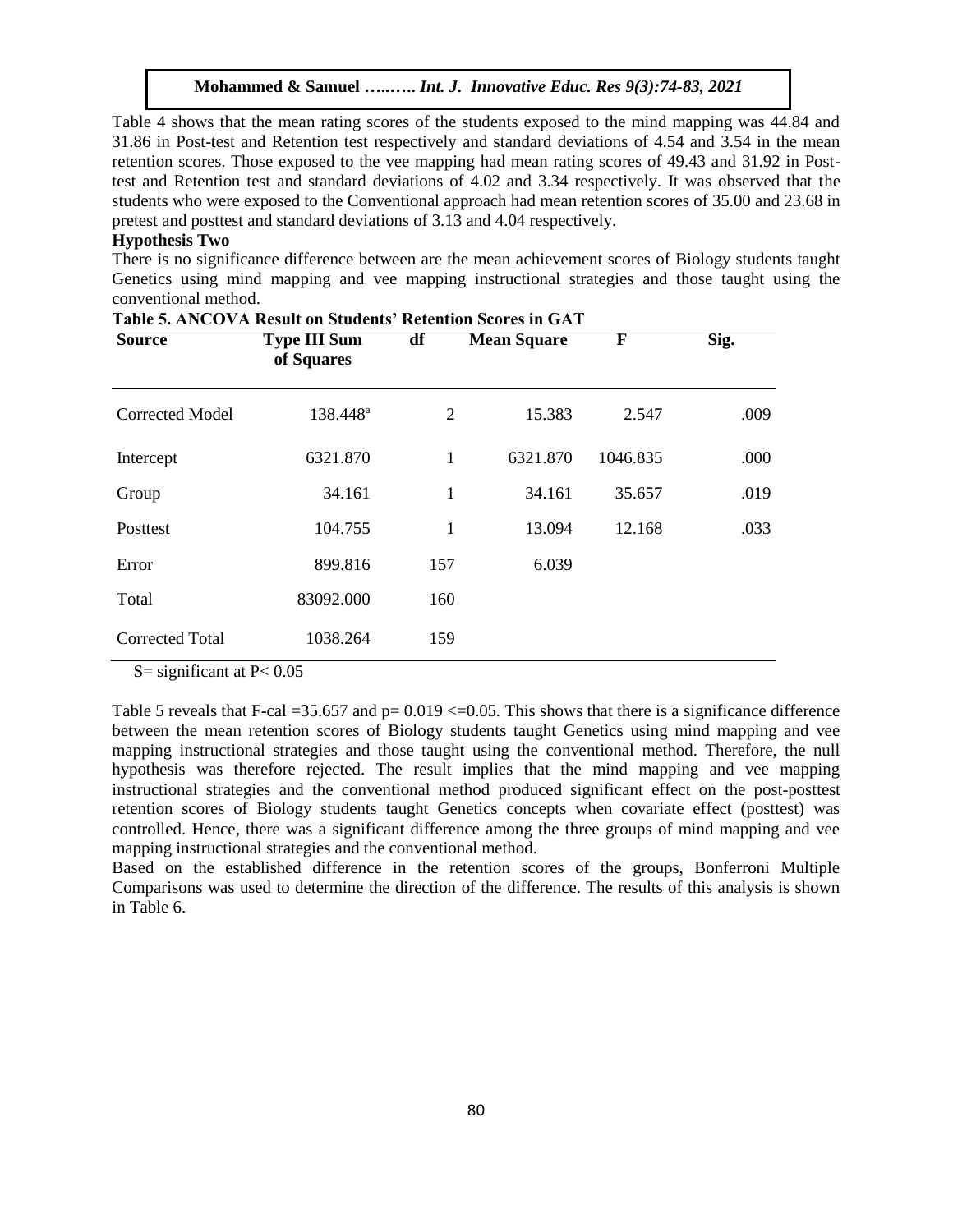|           |                |                       | Triapping, vee mapping surategies and Conventional Lecture Method |          |                             |                    |
|-----------|----------------|-----------------------|-------------------------------------------------------------------|----------|-----------------------------|--------------------|
| $\rm (I)$ | $\mathrm{(J)}$ |                       | Mean Difference Std. Error                                        | $Sig.^b$ | 95% Confidence Interval for |                    |
|           |                | $(I-J)$               |                                                                   |          | Difference <sup>b</sup>     |                    |
|           |                |                       |                                                                   |          | Lower Bound                 | <b>Upper Bound</b> |
|           | VM             | $-.665$               | .491                                                              | .038     | $-1.863$                    | .534               |
| МM        | <b>CM</b>      | 1.087                 | .466                                                              | .016     | $-.050$                     | 2.224              |
| <b>VM</b> | MМ             | .665                  | .491                                                              | .038     | $-.534$                     | 1.863              |
|           | <b>CM</b>      | $1.752*$              | .415                                                              | .000     | .740                        | 2.763              |
|           | MМ             | $-1.087$              | .466                                                              | .016     | $-2.224$                    | .050               |
| CM        | VM             | $-1.752$ <sup>*</sup> | .415                                                              | .000     | $-2.763$                    | $-.740$            |

| Table 6. Bonferroni Multiple Comparisons Results of Students' Mean Retention Scores of Mind |  |  |  |  |
|---------------------------------------------------------------------------------------------|--|--|--|--|
| <b>Mapping, Vee Mapping Strategies and Conventional Lecture Method</b>                      |  |  |  |  |

Based on estimated marginal means

\*. The mean difference is significant at the .05 level.

b. Adjustment for multiple comparisons: Bonferroni.

Table 6 shows that there was no significant difference in the mean achievement scores of field dependent students exposed to mind mapping with those exposed to vee mapping and those exposed to conventional method. Mind mapping and vee mapping had a P value of 0.038, since 0.038 is less than 0.05 set as bench mark of significance, the hypothesis was rejected which implies a significant difference between the mean scores of students exposed to mind mapping and vee mapping strategies.

#### **DISCUSSION**

The findings of this study revealed that a significant difference existed between the Biology students taught Genetics using mind mapping and vee mapping instructional strategies and those taught using the conventional method in favour of the vee-mapping instructional strategy followed by the mind mapping instructional strategy. This is in conformity with the findings of Ameyaw and Kyere (2019), Omoniyi (2017), Mutai, Changeiywo and Okere (2014), Polancos (2012), Esiobu and Soyibo (2008) who in their various studies found out that vee mapping instructional strategy enhances students' achievement and retention when compared with other methods. But in contrast with the findings of Eshi (202), Bello and Oluwatosin (2014), Adodo (2013), Kehinde and Emmanuel (2011) and Smith and Wood (2011) who found out that mind mapping instructional strategy enhances students' achievement and retention when compared with other methods. The increase in students' achievement and retention scores could probably be because they were in control of their information through self-inquiry, discussion with colleagues, first hand experiences and linking process by acting as meta-cognitive tool that requires them to make explicit connections between previously learnt and newly acquired information. They could have felt better about learning because they were in control of the learning situation and therefore knew what they were doing.

## **CONCLUSION**

The findings of this study revealed that a significant difference existed between the Biology students taught Genetics using mind mapping and vee mapping instructional strategies and those taught using the conventional method in favour of the vee-mapping instructional strategy followed by the mind mapping instructional strategy.

# **RECOMMENDATIONS**

Based on the findings of this study, it was recommended that;

1. Teachers should be encouraged to use vee mapping and mind mapping instructional strategies in the teaching of Genetics.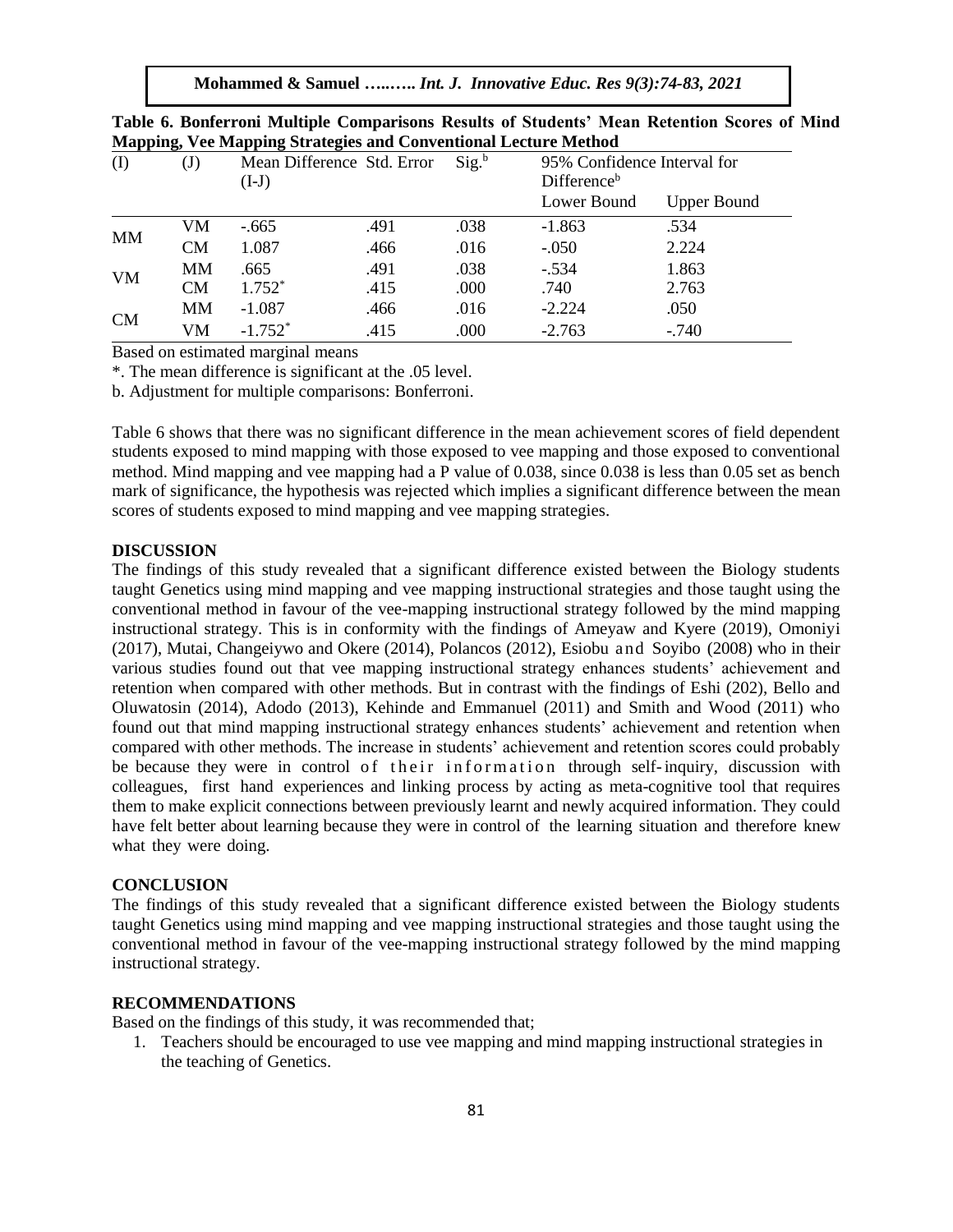2. Seminars and workshops should be organized by stakeholders in Biology to train teachers on the use of vee mapping and mind mapping instructional strategies to help improve the achievement of students.

## **REFERENCES**

- Adaramola, M. O. & Obomanu, B. J. (2011). Factors related to under achievement in Science, Technology and Mathematics Education (STME) in Secondary Schools in Rivers State, Nigeria. *Journal of Science Education*, 15(2): 2-13.
- Adodo, S.O. (2013). Effect of mind mapping as a self-regulated learning strategy on students' achievement in Biology and Technology. *Mediterranean Journal of Social Sciences:* MCSER-CEMAS. Saplenza University of Rome, 4(6), 163-170.
- Ajaja, O. P. (2013). Which strategy best suit biology teaching: lecturing, concept mapping, cooperative learning or 5E- learning cycles? *Electronic Journal of Science Education,* 17, (1), 1-37.
- Ameyaw, Y., & Kyere, I. (2019). Mapping Biological Concepts: Concept-Vee Maps an Improver of Students' Performance in Photosynthesis. *International Journal of Innovative Science, Engineering & Technology*, 6 (6), 169-181.
- Andrea, L. (2013). Mind mapping strategy for teachers' examtime.com. Retrieved from <https://www.examtime.com/mind-maps/>
- Bayers, A. (2015). Biology life on earth. Retrieved from [http://www](http://www/). (2018, May 9<sup>th</sup>).
- Bello, T. O. & Oluwatosin, O. B. (2014). Achievement in physics using mastery learning and mind mapping approaches: Implication on gender and attitude. *International Journal of Humanities, Social Sciences and Education* (IJHSSE), 6(12), 19-28.
- Brain, Holland, Lynda, Holland, Jenny & Davies (2004). An investigation into the concept of mind mapping and the use of mind mapping software to support and improve students' academic performance.
- Buzan, T. (2010). Mind mapping, his invention in interview, [\(http://www.knowledge.com/item/2980\)](http://www.knowledge.com/item/2980). Knowledge Board retrieved Jan, 2010.
- Deshatty, D. D., & Mokashi, V. (2013). Mind Maps as a Learning Tool in Anatomy. *International Journal of Anatomy and Research*, *1*, 100-103.
- Eshi, I. A. (2020). Effect of mind mapping teaching strategy on senior secondary students' interest, achievement and retention in genetics in Nasarawa State, Nigeria. An unpublished Ph.D thesis Nasarawa State University, Keffi, Nasarawa State, Nigeria.
- Etobro A. B., & Fabinu, O. E. (2017). Students' Perceptions of Difficult Concepts in Biology in Senior Secondary Schools in Lagos State. *Global Journal of Educational Research,* 16, 139-147.
- Hawkins and Pea (2001) Collaborative learning Journal of technology education 7 (1) Retrieve May 23, 2008 from *[http://www.willourby/lib.vt.odu/ejournals/jje/jte-](http://www.willourby/lib.vt.odu/ejournals/jje/jte-%20v7ni/gokhale.jte-v7n1.htm) v7ni/gokhale.jte-v7n1.htm.*
- Irinoye, I., Bamidele, E. F., Adetunji, A. A., & Awodele, B. A. (2015). Relative Effectiveness of Guided Inquiry and Demonstration Method on Students in Secondary Schools in Osün State. *Advances in Social Science Research Journal*, 2(2), 21-30.

Iwuji, N. P (2012). Effect of activity teaching strategy on academic achievement and retention in Biology concepts among junior secondary school students; *Unpublished M. Ed. Dissertation A.B.U Zaria.*

- Jones, B. D., Ruff, C., Snyder, J. D., Petrich, B., & Koonce, C. (2012). The Effects of Mind Mapping Activities on Students' Motivation. *International Journal for the Scholarship of Teaching and Learning, 6,* 1-21.<http://dx.doi.org/10.20429/ijsotl.2012.060105>
- Kehinde, A. & Emmanuel, M. (2011). Concept mapping teaching strategy and secondary students' attitude to physics. An online *Journal of the African Educational Research (JAER)*, 2(11), 1-9.
- Latta, R.G. (2010). Natural Selection, Variation, Adaptation and Evolution. *International Journal\ of Plant Science (IJPS)* 171 (9), 930–933.
- Mader, S. S. & Windelspecht, M. (2016). Human biology. Retrieved fro[m http://www](http://www/). (2018, May 9<sup>th</sup>).
- Mader, S. S. (2011). Essential of biology. Retrieved from [http://www](http://www/). (2018, May 9<sup>th</sup>).